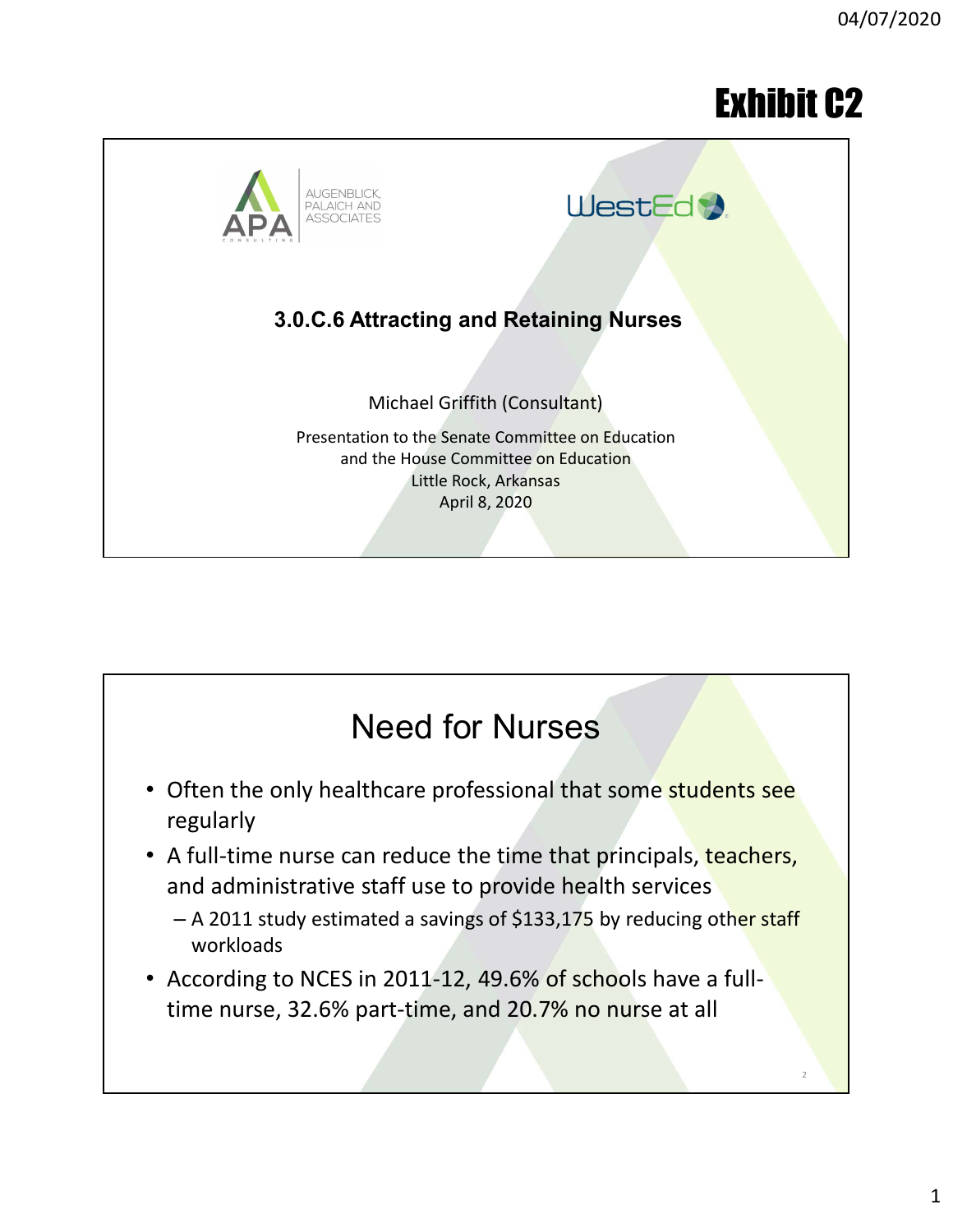### Recommended and Actual Nurse Ratios

- The National Association of School Nurses recommends:
	- 750:1 for Healthy Students
	- 225:1 for students requiring daily service
	- 125:1 for complex health needs
	- 1:1 when needed for individual care
- American Academy of Pediatrics recommends one school nurse per school
- A 2010 study found a range of 396 to 4,411 students per nurse, with only 14 states at or below the 750:1 recommendation

|                 |     | <b>SREB Comparison</b>               |       |
|-----------------|-----|--------------------------------------|-------|
|                 |     |                                      |       |
|                 |     | <b>Students Per Nurse (2010)</b>     |       |
|                 |     | <b>SREB States and Massachusetts</b> |       |
| <b>Arkansas</b> | 918 |                                      |       |
|                 |     |                                      | 1,098 |
| Alabama         |     | 536 Mississippi                      |       |
| Delaware        |     | 472 North Carolina                   | 1,185 |
| Florida         |     | 2,537 Oklahoma                       | 2,372 |
| Georgia         |     | 2,318 South Carolina                 | 789   |
| Kentucky        |     | 1,114 Tennessee                      | 1,774 |
| Louisiana       |     | 784 Texas                            | 826   |
| Maryland        |     | 776 Virginia                         | 837   |
| Massachusetts   |     | 700 West Virginia                    | 1,065 |
|                 |     |                                      |       |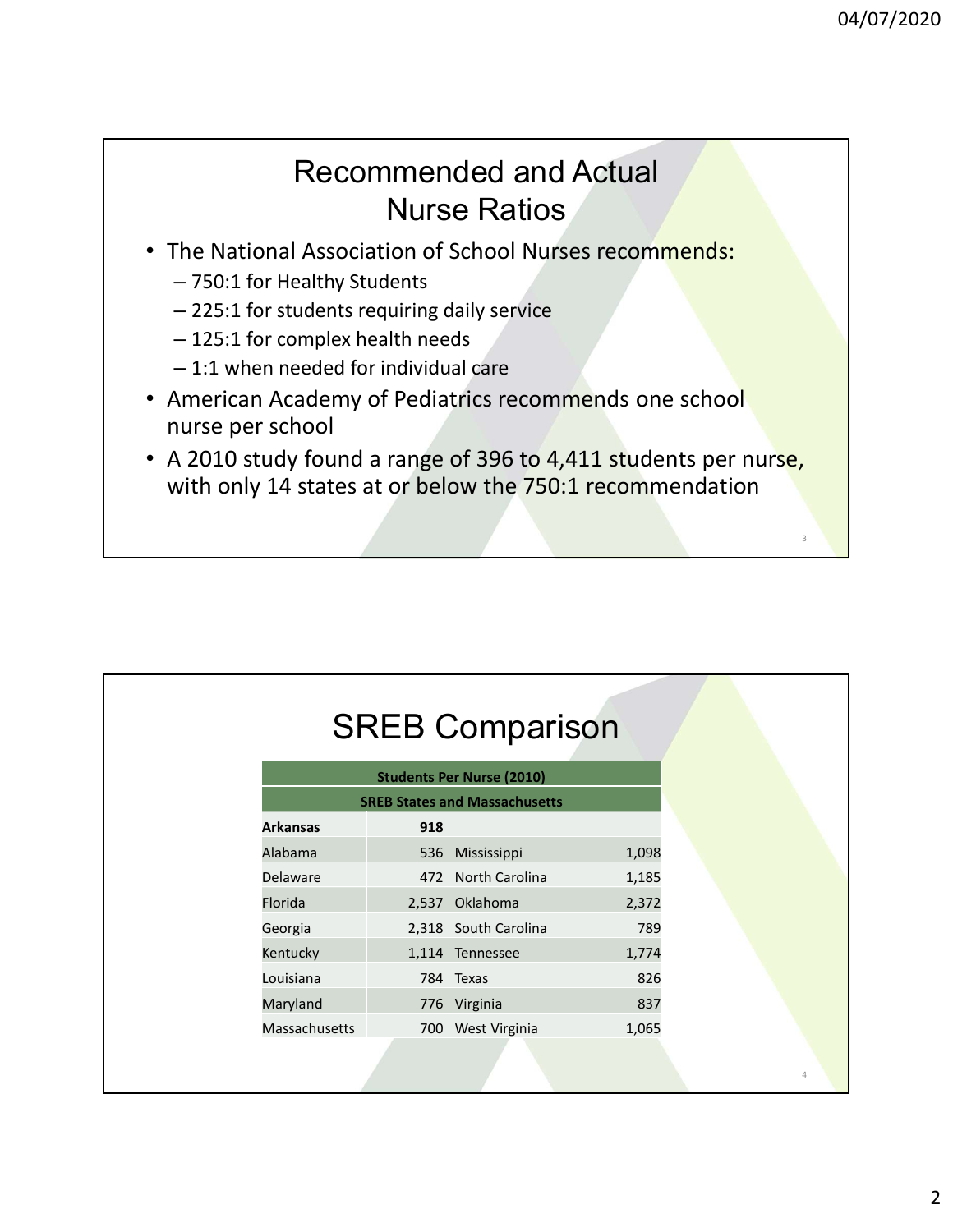

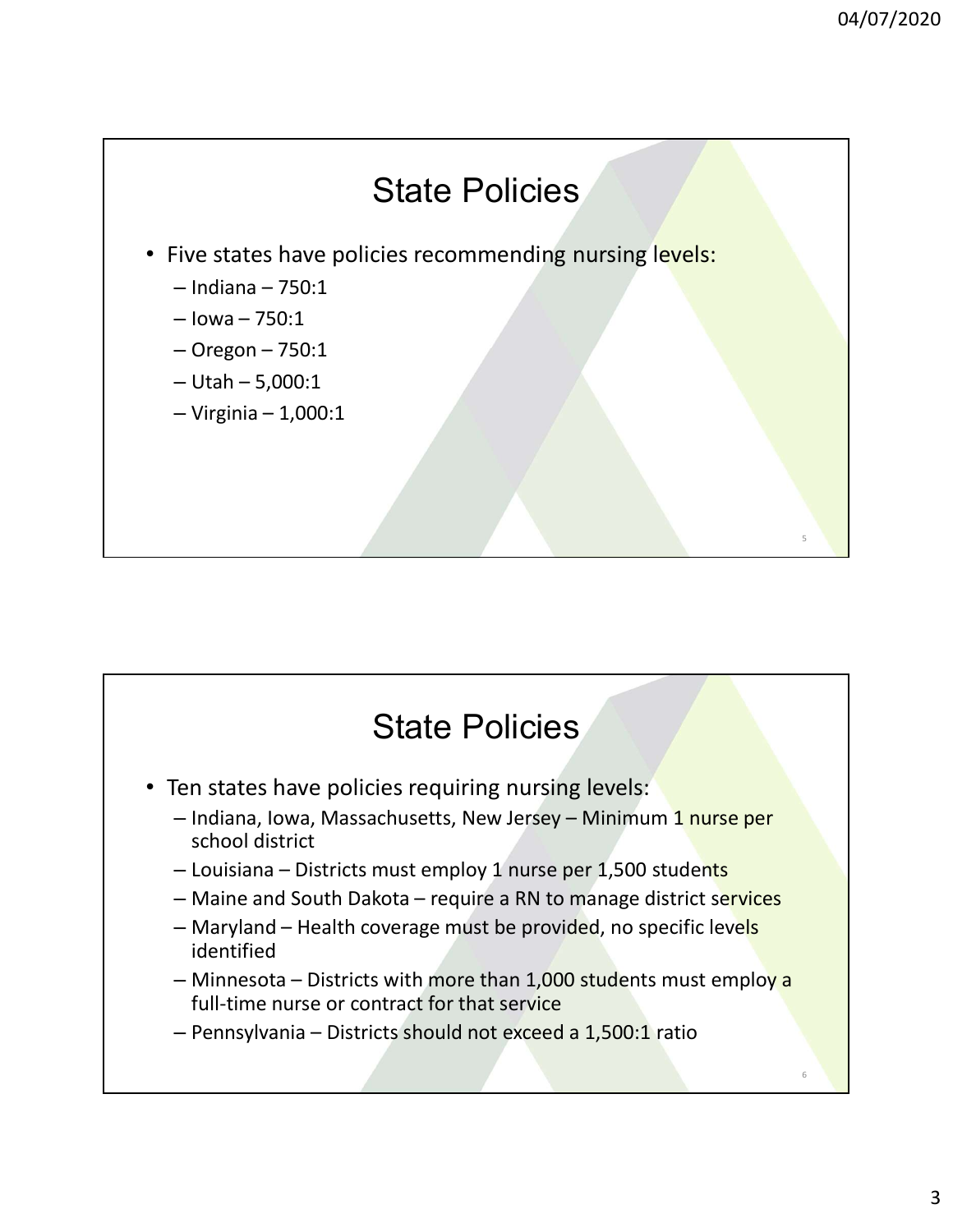- State Policies<br>• Five states have specific funding levels for nurses:
	-
	-
- 04/07/2020<br>
State Policies<br>
State Policies<br>
Sive states have specific funding levels for nurses:<br>
 Alabama Goal of 1 per 500 pupils, line item in the state budget<br>
 Delaware 1 per 40 units, units are dictated by stud
	-
	-

- State Policies<br>• A few states have funding for positions that could include nurses, like Arkansas funding in the matrix of 1 counselor/nurse per 200 pupils State Policies<br>
A few states have funding for positions that could include<br>
nurses, like Arkansas funding in the matrix of 1<br>
counselor/nurse per 200 pupils<br>
– North Carolina – Funds non-instructional support at \$268.86 pe State Policies<br>
Mate Policies<br>
Mate Virginia – Funds propositions that could include<br>
nurses, like Arkansas funding in the matrix of 1<br>
Counselor/nurse per 200 pupils<br>
— North Carolina – Funds professional student support
	- pupil
	- between 43.97 to 45.68 per 1,000 students

8

7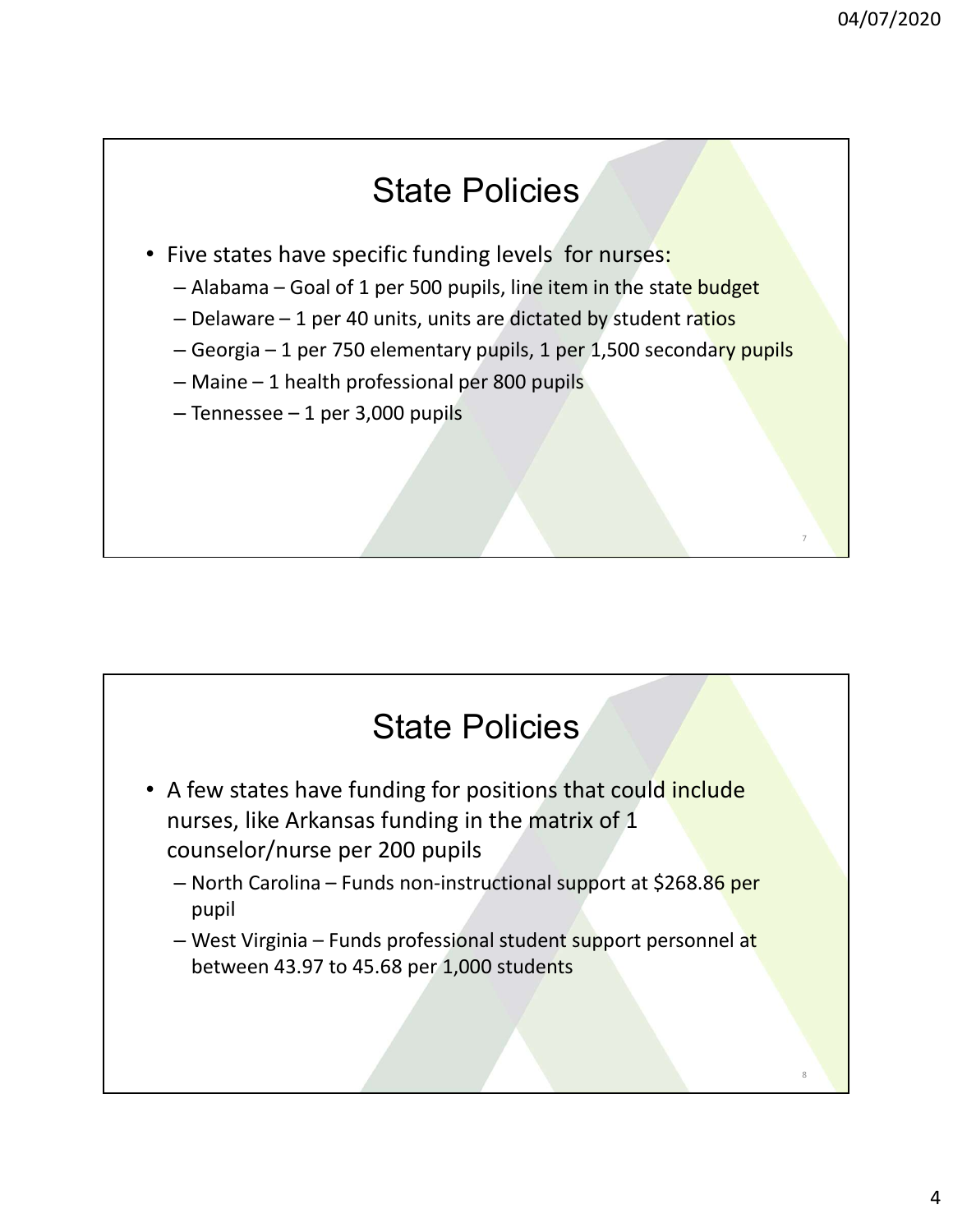

- Districts compete directly with private and public health providers
	- The average salary for both RNs and LPNs is lower than the national average salary
		- About \$11,000 for RNs and \$7,500 for LPNs
- National studies show there is a national shortage
	- Data shows a lack of training capacity with over 75,000 qualified students turned away in 2018

### Attracting and Retaining

- National studies show there is a national shortage<br>
 Data shows a lack of training capacity with over 75,000 qualified<br>
students turned away in 2018<br>
<br> **A 2019 EdSource mentions incentives that might attract school**<br>
nu nurses that include:
	- Showcasing the school schedule which provides more time off than traditional nursing settings
	- Increasing salaries
	- Offering increased supports and resources

10

9